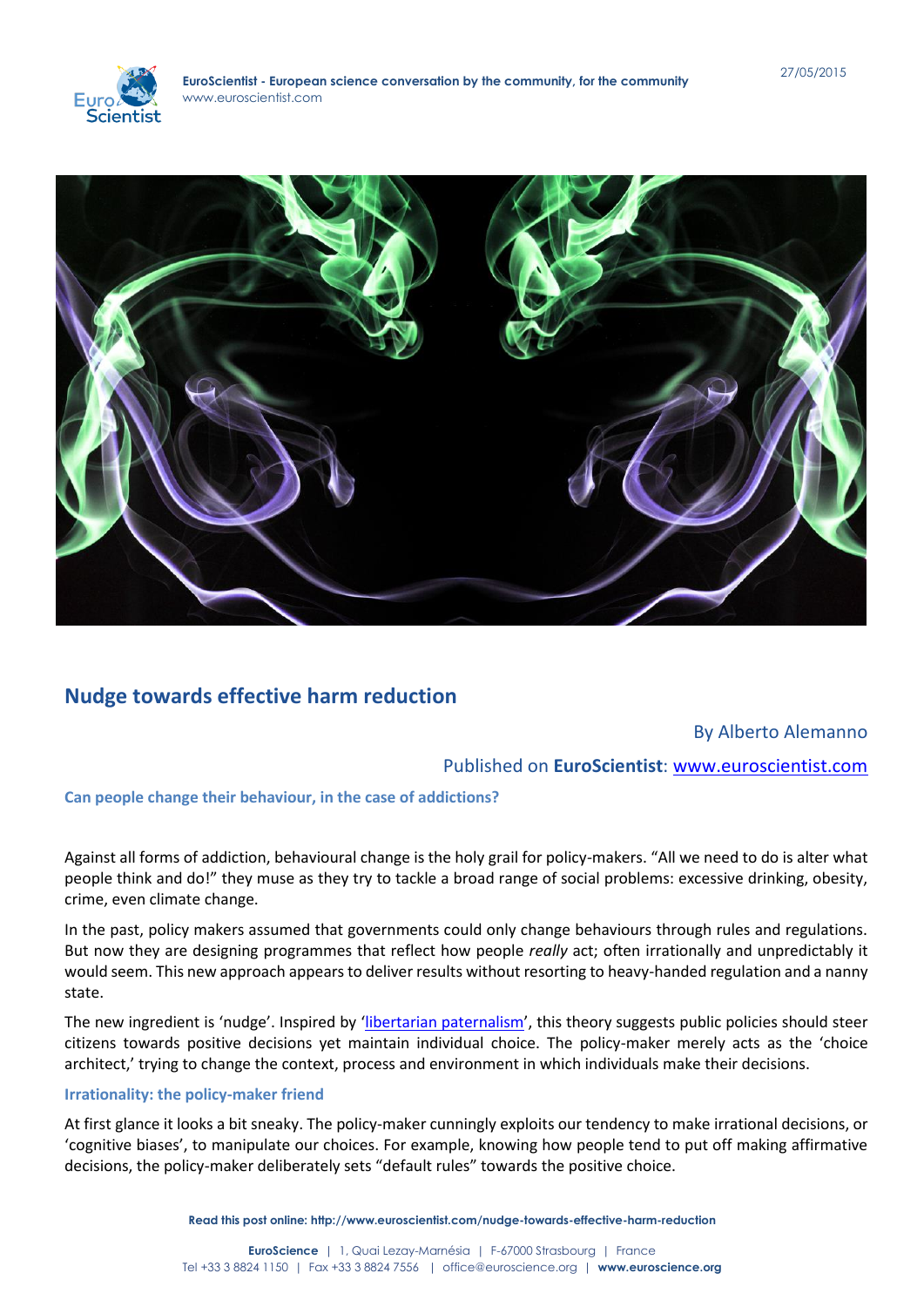

Studies also show that we are heavily influenced by social norms. We care about our reputation and what other people think of us; these are powerful forces, which the policy-maker can also turn to their advantage.

Even the way information is presented and questions framed can influence our choices, scientists have found. Evidence suggests that vivid warnings work better than statistics. Rearranging food displays could "help" people choose more healthy meals.

Behaviourally-informed regulatory approaches are an attractive tool for public authorities for two reasons. First, nudging seems to make regulation more effective, yet still preserves individual choice. This is particularly crucial for health policies designed to reduce harm; mandating positive behaviour is all but pointless, but suggesting safer, possible alternatives is quite effective.

Second, these "soft" approaches tend to be cheaper to implement that rigid regulatory regimes, so it is hardly surprising governments have welcomed them so warmly.

President Barack Obama in the USA and Prime Minister David Cameron in the UK have both encouraged government agencies to [draw on behavioural and social sciences.](http://www.behaviouralinsights.co.uk/) Nudging is fast becoming a global policy phenomenon.

#### **Integration**

There are dangers, however. Behaviourally-informed tactics, including default rules and disclosure requirements, raise important legal concerns about the rights of citizens vis-à-vis the regulatory state. What is the legal position when nudging preserves and compromises freedom at the same time?

More importantly, with no rational framework for integrating behavioural research into policy-making, the application of this science will remain haphazard and the impact small and anecdotal. A framework would help to make public health decision-making more transparent and accountable.

The USA has already set the precedent, imposing a general requirement on public administrations to adopt principled and consistent procedures for using behavioural science in policy-making. Clear processes should also help to protect policies and people from possible abuses. An emphasis on thorough regulatory impact assessments should also policy-makers to "test" a range of regulatory options and allow citizens to have a say too.

#### **Tobacco: new regulations missing a trick**

Let's take the example of policies towards the prevention of tobacco addiction. In Europe, the revised tobacco products Directive, for instance, embraces behaviourally-informed approaches. To its credit, newly-adopted approaches--such as combined graphic and health warnings--no longer inform the public about the adverse effects of smoking. Instead they seek to change social norms by "denormalising" tobacco. However, the Directive fails to use behavioural insights to promote [harm reduction approaches.](http://ssrn.com/abstract=2006599)

Electronic and herbal cigarettes also fall under the legislation. Consequently, their marketing material must now also carry health warnings. In addition, e-cigarettes might become subject to the same authorisation required for medicinal products.

The overall stance on both conventional and alternative tobacco products favours an abstinence-only policy. And, it *de facto* rejects a risk-reduction approach, which would encourage smokers to switch to less damaging nicotinedelivery. The rules are understandable because people fear that e-cigarettes might encourage smoking. Nonetheless, millions of addicted smokers are left with only one choice: to get their nicotine by smoking or quit.

The Commission's abstinence-only approach is questionable; it makes much more sense to nudge smokers towards less hazardous alternatives. We certainly need to build up the evidence about "safer" alternatives. But it is shameful that the ideological imperative to "denormalise" smoking could deprive society of the potential gains from harmreduction through switching.

Indeed, this policy flaw highlights the major contribution that behavioural science has to make. It is time to shift policy discussion away from the morals of harm reduction to where it belongs: rooted in science.